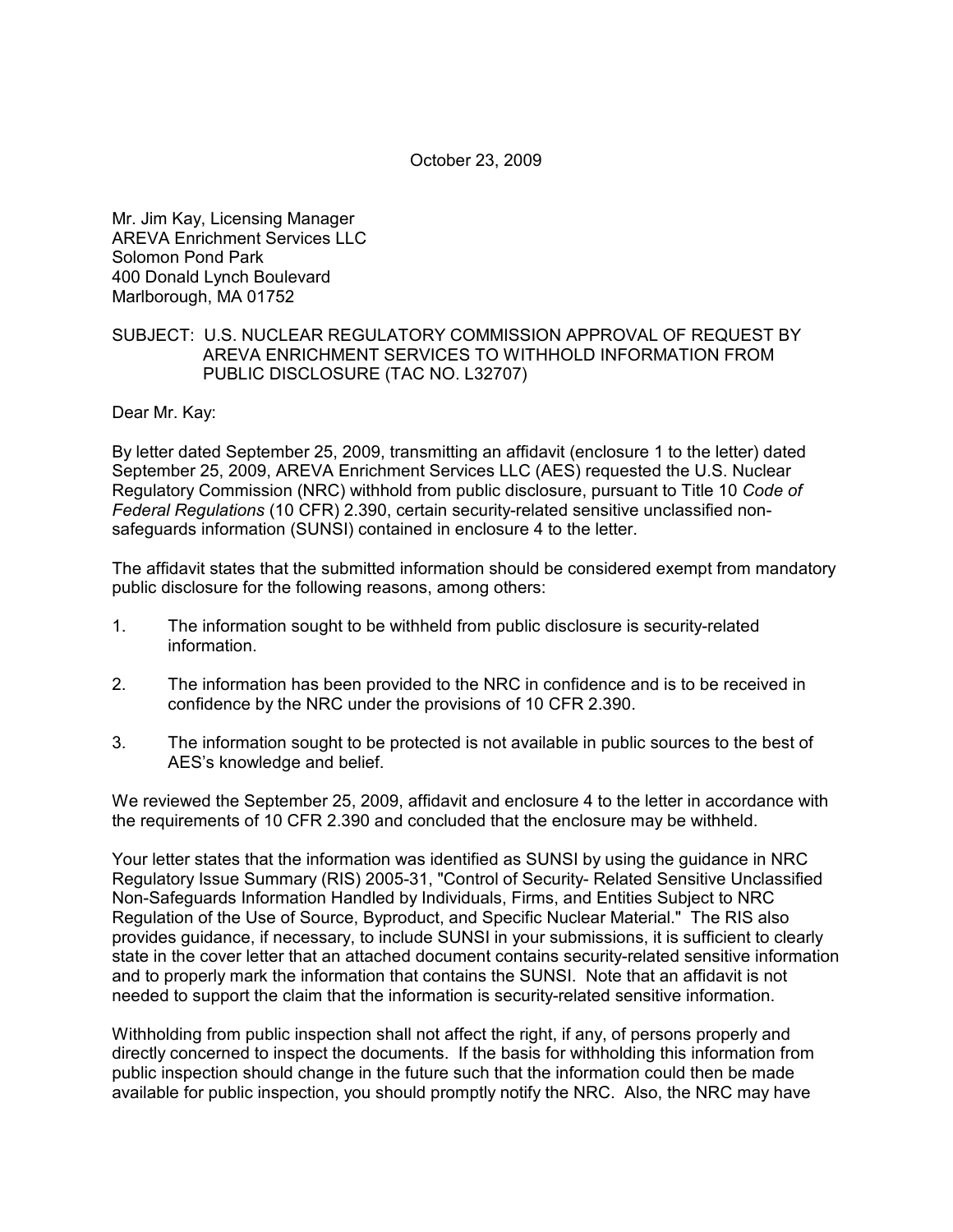J. Kay 2

cause to review this determination in the future, for example, if the scope of a Freedom of Information Act request includes your information. In all review situations, if the NRC makes a determination adverse to the above, you will be notified in advance of any public disclosure.

If you have any questions regarding this matter, please contact me at (301) 492-3110 or via email to breeda.reilly@nrc.gov.

In accordance with 10 CFR 2.390 of the NRC's "Rules of Practice," copies of this letter and of your September 25, 2009 affidavit will be available electronically for public inspection in the NRC Public Document Room or from the Publicly Available Records component of the Agencywide Documents Access and Management System (ADAMS). ADAMS is accessible from the NRC Web site at http://www.nrc.gov/reading-rm/adams.html (the Public Electronic Reading Room).

Sincerely,

**/RA/** 

M. Breeda Reilly, Senior Project Manager Advanced Fuel Cycle, Enrichment, and Uranium Conversion Branch Division of Fuel Cycle Safety and Safeguards Office of Nuclear Material Safety and Safeguards

cc: James Curtiss Curtiss Law P.O. Box 153 Brookville, MD 20833

> Mr. George Harper Vice-President of Engineering AREVA Enrichment Services 400 Donald Lynch Blvd Marlborough, MA 01752